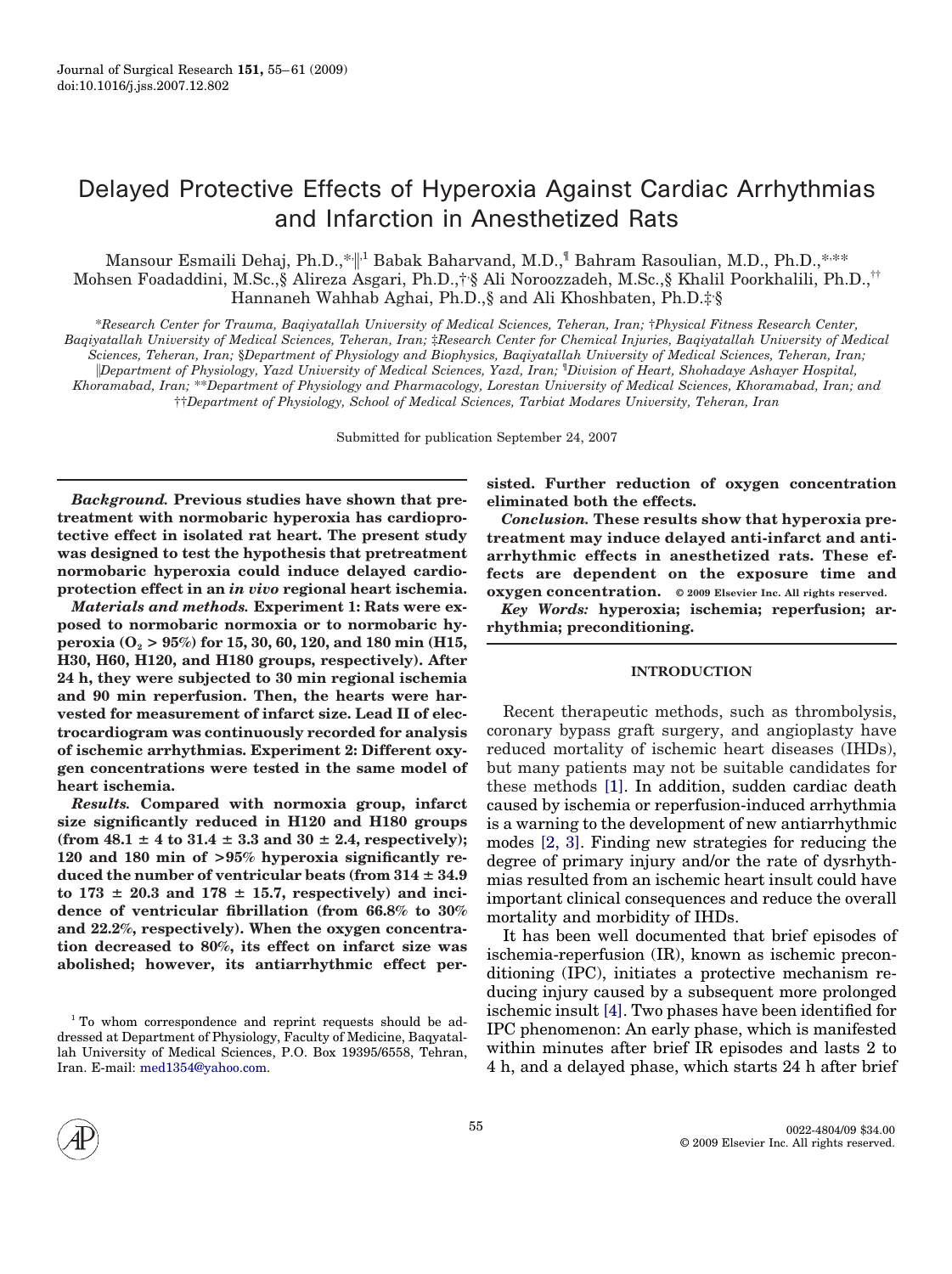IR episodes and may last up to 72 h [\[5\].](#page-6-0) The delayed phase of IPC has considerable potential for therapeutic applications because it has a sustained nature and protects the heart against stunning, infarction, and arrhythmia [\[6\].](#page-6-0) One possible agent involved in delayed preconditioning is reactive oxygen species (ROS) which acts as trigger of the adaptive response [\[7, 8\].](#page-6-0)

Since in many clinical situations, IPC as an aggressive method is not applicable, developing alternative safe methods for reducing the degree of infarction and/or the incidence of arrhythmias resulted from ischemic insults have clinical importance. It has been indicated in some animal models that short duration pre-exposure to normobaric hyperoxia, as a cause of sublethal oxidative stress, can mimic IPC and protect the isolated heart against infarction [\[8–11\]](#page-6-0) and reperfusioninduced arrhythmia [\[9\]](#page-6-0) in a biphasic mode [\[9, 12, 13\].](#page-6-0) Recently, our colleagues have shown that preconditioning by normobaric hyperoxia could protect the rat brain [\[14\]](#page-6-0) and kidneys [\[15\]](#page-6-0) against subsequent IR injury.

The effects of oxygen pretreatment on infarct size and cardiac arrhythmia are not studied as yet in models of heart ischemic injury in anesthetized animals. Thus, the overall aims of present study were to determine (1) whether normobaric hyperoxia could induce delayed preconditioning-like effects against arrhythmia and infarction in anesthetized rats; and (2) whether these effects depend on the duration of hyperoxia and oxygen concentration.

# **MATERIALS AND METHODS**

#### **Animals**

Male Wistar rats weighing 250 to 300 g were housed under standard conditions with free access to food and water. The investigation was approved by the Animal Ethics Committee of Baqiyatallah University of Medical Sciences.

#### **Surgical Procedure**

All animals were anesthetized with sodium pentobarbital (50  $mg \cdot kg^{-1}$ , i.p.) and the anesthetic agent was further administered throughout the experimental protocol as needed. The neck was opened with a ventral midline incision and a tracheotomy was performed. The rats were artificially ventilated with room air by a Harvard small animal ventilator (Harvard Apparatus, South Natica, MA) at a rate of 70 to 80 per min and tidal volume of  $1 \text{ mL} \cdot \text{kg}^{-1}$  to maintain blood  $PO<sub>2</sub>$ ,  $PCO<sub>2</sub>$ , and pH in the normal physiological range. Rectal temperature was continuously monitored and maintained at 37  $\pm$  0.5°C. A standard limb lead II electrocardiogram was monitored and recorded throughout the experiment, using a computerized data acquisition system (ML750 PowerLab/8SP; ADInstruments Pty Ltd, Castle Hill, Australia). Catheters flashed with heparinized saline were inserted into the left carotid artery and tail vein (Angiocat 23; Suppa, Tehran, Iran) for monitoring of blood pressure and administration of saline, respectively. A left thoracotomy was performed in the fourth intercostal space, and pericardium was opened to expose the heart. A 5-0 silk suture was passed around the left main descending coronary artery and the ends of it were threaded through a small polyethylene tube to form a snare. Any animal in which this procedure produced dysrhythmias or a sustained fall in mean arterial pressure to less than 50 mmHg were excluded from the study. Following a stabilization period of 20 min, the snare was tightened and held in place with another tube. Myocardial ischemia was confirmed by regional cyanosis, ST elevation in the electrocardiogram, and a drop in blood pressure. Following 30 min ischemia, reperfusion was established by releasing the snare and similarly confirmed by observation of hyperemia over the heart surface.

#### **Determination of Infarct Size and Area at Risk**

After 30 min regional ischemia and 90 min reperfusion, the coronary artery was reoccluded and 2 mL of 2% solution of Evans Blue dye (Sigma, St. Louis, MO) was injected into the tail vein to identify the nonperfused area, also known as area at risk (AAR), from perfused area. The rats were then killed and their hearts were excised and frozen overnight. The atria and right ventricle were removed and the left ventricle (LV) was cut into transverse slices of 2 mm thickness from the apex to the base. The natural uncolored AAR (pink) was separated from the colored nonischemic area (blue). Tissue samples were then incubated with a 1% solution of 2,3,5 triphenyltetrazolium chloride [TTC (Sigma) in 0.1 M phosphated buffer,  $pH = 7.4$  for 20 min at 37°C, and subsequently fixed in 10% phosphate-buffered formalin for 24 h. Viable myocardium is stained red by TTC, whereas necrotic myocardium appears as pale yellow. In each slice, areas at risk and infarcted areas were determined by computerized planimetry using an image analysis software (Image Tool, University of Texas, San Antonio, TX). Infarct size was expressed as percentage of the AAR ([Infarcted area/AAR]  $\times$  100).

# **Assessment of Ventricular Arrhythmias**

Ischemia-induced ventricular arrhythmias were determined in accordance with the Lambeth conventions [\[16\]:](#page-6-0) premature ventricular beat (VEB) as a discrete and identifiable premature QRS complex (premature with respect to the P wave), ventricular tachycardia (VT) as a run of four or more VEB at a rate faster than the resting sinus rate and ventricular fibrillation (VF) as a signal for which individual QRS deflection can no longer be distinguished from one another. Complex forms (bigeminy and salvos) were added to VEB count and not analyzed separately.

# **Measurement of Plasma Creatine Kinase (CK) and Lactate Dehydrogenase (LDH) Activity**

At the end of reperfusion, blood samples were taken and plasma was collected and stored at  $-40^{\circ}$ C. CK and LDH activities were measured by standard kits (Parsazmoon, Tehran, Iran), using an autoanalyzer and expressed as unit per milliliter (U/mL).

#### **Experimental Protocols**

In the first series of experiments, the rats in hyperoxic groups were exposed to normobaric hyperoxia ( $O<sub>2</sub> > 95%$ ) for 15 min (H15 group,  $n = 11$ ), 30 min (H30 group,  $n = 12$ ), 60 min (H60 group,  $n =$ 13), 120 min (H120 group,  $n = 12$ ), or 180 min (H180 group,  $n = 10$ ) in an air-tight container with a small inlet and outlet. The container was continuously ventilated with nearly pure oxygen. The  $O_2$  concentration of the container was continuously monitored with an oxygen meter (DO-5510, Lutron, Taiwan). All rats were then allowed to breathe normal air for 24 h before their hearts were subjected to 30 min regional ischemia and 90 min reperfusion. The rats in normoxic group (NOR,  $n = 14$ ) were placed in the same container for 60 min with an inflow of normal air (it was determined in pilot studies that different exposure times to normobaric normoxia in this container has no effect on various parameters of ischemic heart injury).

Since 120 min of exposure to  $O_2 > 95\%$  was the optimum time for cardioprotection, only this exposure time was considered for further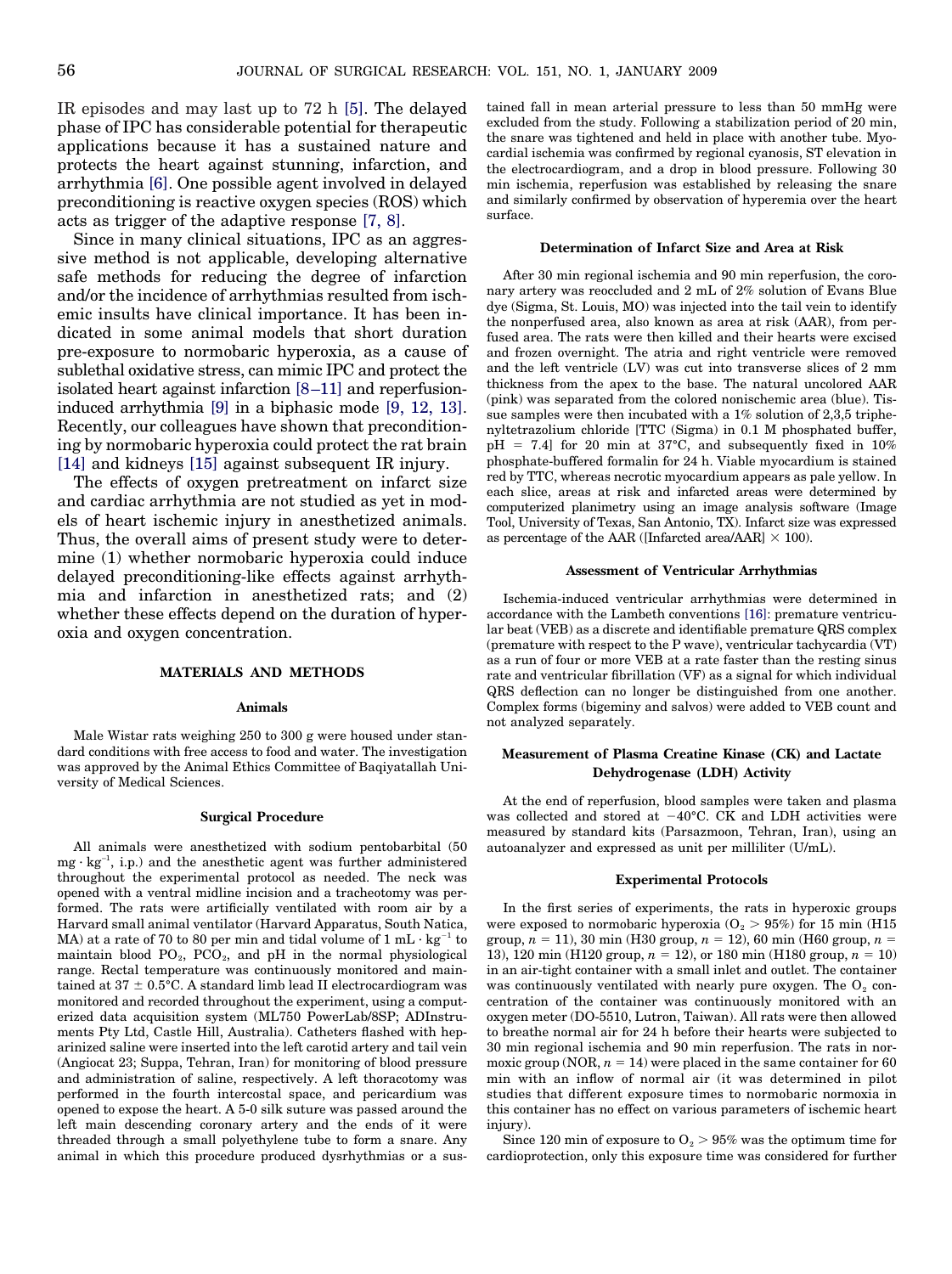| Groups           | Baseline       |              | Ischemia       |                 | Reperfusion    |              |
|------------------|----------------|--------------|----------------|-----------------|----------------|--------------|
|                  | HR             | <b>MBP</b>   | HR             | <b>MBP</b>      | HR             | <b>MBP</b>   |
| Experiment 1     |                |              |                |                 |                |              |
| <b>NOR</b>       | $360 \pm 12$   | $93 \pm 4.9$ | $364 \pm 9.9$  | $71 \pm 4.1***$ | $355 \pm 8.5$  | $87 \pm 3.3$ |
| H15              | $354 \pm 13.7$ | $96 \pm 6.0$ | $353 \pm 10.4$ | $75 \pm 4.9^*$  | $348 \pm 13.3$ | $88 \pm 4.7$ |
| H <sub>30</sub>  | $349 \pm 9.8$  | $95 \pm 6.1$ | $377 \pm 9.3$  | $75 \pm 5.8^*$  | $351 \pm 8.2$  | $90 \pm 5$   |
| <b>H60</b>       | $357 \pm 8.5$  | $93 \pm 4.0$ | $360 \pm 8.2$  | $74 \pm 4.48**$ | $363 \pm 7.9$  | $85 \pm 3.5$ |
| H <sub>120</sub> | $383 \pm 9.6$  | $90 \pm 4.2$ | $376 \pm 8.2$  | $70 \pm 3.4**$  | $360 \pm 9.5$  | $80 \pm 3.7$ |
| H <sub>180</sub> | $358 \pm 7.7$  | $92 \pm 4.6$ | $368 \pm 6.9$  | $75 \pm 3.4***$ | $343 \pm 5.7$  | $86 \pm 3.9$ |
| Experiment 2     |                |              |                |                 |                |              |
| H40%             | $361 \pm 11.4$ | $89 \pm 2.6$ | $355 \pm 10.8$ | $70 \pm 2.6***$ | $358 \pm 7.1$  | $83 \pm 3.3$ |
| H60%             | $349 \pm 11.7$ | $91 \pm 3.3$ | $378 \pm 13.3$ | $71 \pm 4.4***$ | $362 \pm 9.6$  | $82 \pm 3.9$ |
| H80%             | $342 \pm 8.9$  | $88 \pm 3.2$ | $354 \pm 10.1$ | $69 \pm 3.6$ ** | $355 \pm 7.4$  | $80 \pm 3.1$ |

**TABLE 1 Hemodynamic Parameters**

*Note.* Data are presented as mean  $\pm$  SEM.

 $HR =$  heart rate; MBP = mean arterial blood pressure; NOR = normoxic group and H15, H30, H60, H120, and H180 mean 15, 30, 60, 120, and 180 min of 95% hyperoxia H40%, H60%, H80%, and H95% mean 120 min of 40%, 60%, 80%, and 95% hyperoxia, respectively, and 24 h prior to the subsequent prolonged regional ischemia.

 $* P < 0.05.$  $*$ <sup>\*</sup>  $P < 0.01$ .

\*\*\*  $P < 0.001$  compared with the baseline within the same group.

studies on different oxygen concentrations; so the experimental groups in the second series of experiments were as the follows:

(1) NOR  $(n = 14)$ ; (2) 120 min of 40% hyperoxia (H40%,  $n = 10$ ); (3) 120 min of 60% hyperoxia (H60%,  $n = 13$ ); (4) 120 min of 80% hyperoxia  $(H80\%, n = 11)$ ; (5) 120 min of 95% hyperoxia (H95%,  $n = 12$ ).

In additional 27 rats, arterial  $PO<sub>2</sub> (PaO<sub>2</sub>)$  was checked by a gas analyzer (Ciba-Corning 865 blood gas analyzer, Medfield, MA) in similar conditions to the experimental groups at the end of exposure to the hyperoxic or normoxic conditions  $(n = 3$  in each condition).

# **Statistical Analysis**

Data are expressed as mean  $\pm$  SEM or the percentage of incidence. Statistical comparison of means between groups was made by one-way analysis of variance followed by Tukey's post-hoc test. Within each group, data of homodynamic parameters were compared using one-way repeated measures analysis of variance. The incidences of VF and survival rate were compared using the Fisher exact test.  $P < 0.05$  was considered to be significant.

#### **RESULTS**

# The Effect of the Duration of Hyperoxia  $(O_2 > 95\%)$  on **Ischemic Injury**

PaO<sub>2</sub> significantly increased following exposure to hyperoxia but there was no significant difference between  $PaO<sub>2</sub>$ values in various exposure times  $(92.8 \pm 3.3, 408 \pm 9.4,$  $449 \pm 11.5$ ,  $433 \pm 27$ ,  $444 \pm 13.6$ , and  $435 \pm 18$  in NOR, H15, H30, H60, H120, and H180 groups, respectively).

# **Hemodynamic Parameters**

Table 1 summarizes the hemodynamic data. There were no significant differences at baseline values for heart rate and mean arterial blood pressure among the experimental groups. Ischemia caused a marked reduction in blood pressure without any significant effect on the heart rate. Blood pressure was nearly restored to the baseline level during reperfusion period.

#### **Infarct Size**

Figure 1 shows AAR and infarct size following 30 min regional ischemia and 90 min reperfusion. There was no marked difference in AAR among the groups. Infarct size did not reduce in H15  $(49.8 \pm 2.5)$ , H30  $(45.8 \pm 2.3)$ , and H60  $(37 \pm 2.7)$  groups but it signifi-



**FIG. 1.** Infarct size and AAR following 30 min regional ischemia and 90 min reperfusion in anesthetized rats. Left ventricular LV, NOR, and H15, H30, H60, H120, and H180 mean 15, 30, 60, 120, and 180 min of 95% hyperoxia 24 h prior to the subsequent prolonged regional ischemia. Data are mean  $\pm$  SEM. \*\**P* < 0.01 *versus* NOR group.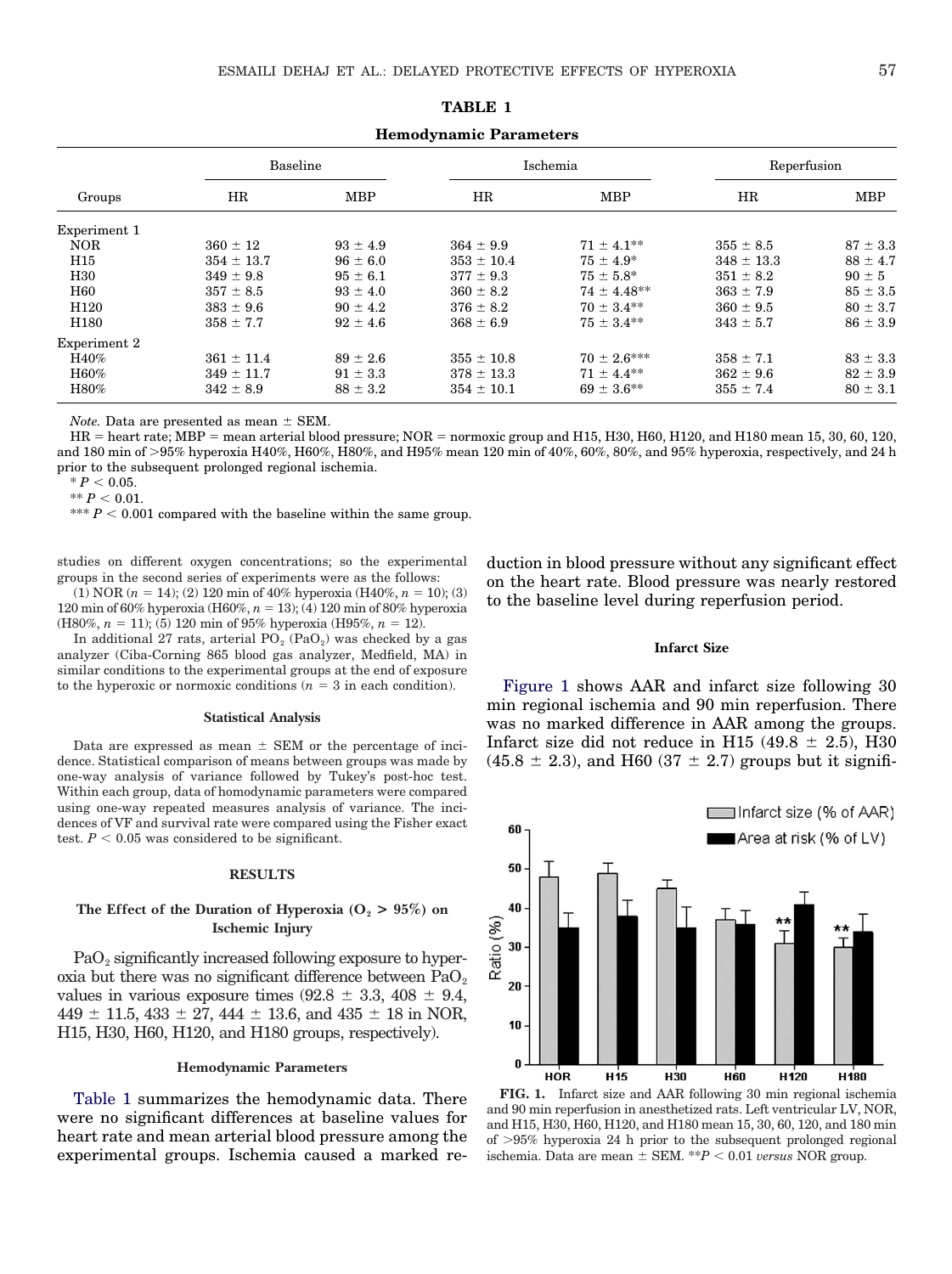# **TABLE 2**

<span id="page-3-0"></span>**Plasma LDH Activity and CK Activities at the End of Reperfusion**

| Groups           | $LDH$ $(U/mL)$     | $CK$ (U/mL)       |  |
|------------------|--------------------|-------------------|--|
| Experiment 1     |                    |                   |  |
| <b>NOR</b>       | $0.62 \pm 0.03$    | $1.52 \pm 0.06$   |  |
| H <sub>15</sub>  | $0.60 \pm 0.04$    | $1.049 \pm 0.08$  |  |
| H <sub>30</sub>  | $0.55 \pm 0.02$    | $1.42 \pm 0.06$   |  |
| H <sub>60</sub>  | $0.49 \pm 0.04$    | $1.27 \pm 0.07$   |  |
| H <sub>120</sub> | $0.40 \pm 0.03$ ** | $1.03 \pm 0.05^*$ |  |
| H <sub>180</sub> | $0.41 \pm 0.04$ ** | $1.01 \pm 0.06^*$ |  |
| Experiment 2     |                    |                   |  |
| H40%             | $0.62 \pm 0.03$    | $1.52 \pm 0.02$   |  |
| H60%             | $0.58 \pm 0.03$    | $1.55 \pm 0.02$   |  |
| H80%             | $0.55 \pm 0.02$    | $1.55 \pm 0.04$   |  |

*Note*. Data are presented as mean  $\pm$  SEM.

 $NOR =$  normoxic group and H15, H30, H60, H120, and H180 mean 15, 30, 60, 120, and 180 min of 95% hyperoxia H40%, H60%, H80%, and H95% mean 120 min of 40%, 6%0, 80%, and 95% hyperoxia, respectively, and 24 h prior to the subsequent prolonged regional ischemia.

 $* P < 0.05$ .

 $** P < 0.01$ , compared with the NOR group.

cantly reduced in H120 (31.4  $\pm$  3.3) and H180 (30  $\pm$ 2.4) groups compared with NOR group  $(48.1 \pm 4)$ . There was no significant difference between the infarct size in H120 and H180 groups.

#### **Plasma CK and LDH Activities**

Plasma CK and LDH activities are shown in Table 2. In rats pretreated with hyperoxia for 15, 30, and 60 min, these parameters did not change significantly compared with NOR group, however rats exposed to hyperoxic environment for 120 and 180 min had plasma CK and LDH activities significantly less than NOR group. There was no significant difference between H120 and H180 groups in this regard.

# **Ischemia-Induced Arrhythmias**

Figure 2 represents the number of VEB (A) and VT (B) episodes and the incidence of VF (C) during the ischemic period. The rate of these arrhythmias in H15 and H30 groups had no significant difference with NOR group. Exposure to hyperoxic environment for 120 and 180 reduced the incidence of these dysrhythmias. The exposure time of 60 min only significantly reduced the incidence of VF. It should be noted that there were no considerable differences in reperfusioninduced arrhythmias in the present work.

# **Survival at the End of Reperfusion**

As Fig. 2D shows, 58%, 64%, and 59% of animals in NOR, H15, and H30 groups completed ischemiareperfusion protocol, respectively. Survival rate significantly increased in H60 (77%), H120 (92%), and H180  $(90\%)$  groups.

# **Effect of Different Oxygen Concentrations**

Since 120 min exposure to hyperoxic environment was the optimum duration in the first series of experiments, this exposure time was chosen to determine whether lower oxygen concentrations could protect the heart against infarction and/or arrhythmia.



**FIG. 2.** VEB (A) and VT (B) episodes as mean  $\pm$  SEM and the incidence of VF (C) during 30 min regional ischemia and survival rate (D) at the end of reperfusion in anesthetized rats. NOR group and H15, H30, H60, H120, and H180 mean 15, 30, 60, 120, and 180 min of >95% hyperoxia 24 h prior to the subsequent prolonged regional ischemia.  $*P < 0.05$ ;  $**P < 0.01$ ;  $***P < 0.001$ ;  $***P < 0.0001$  *versus* NOR group.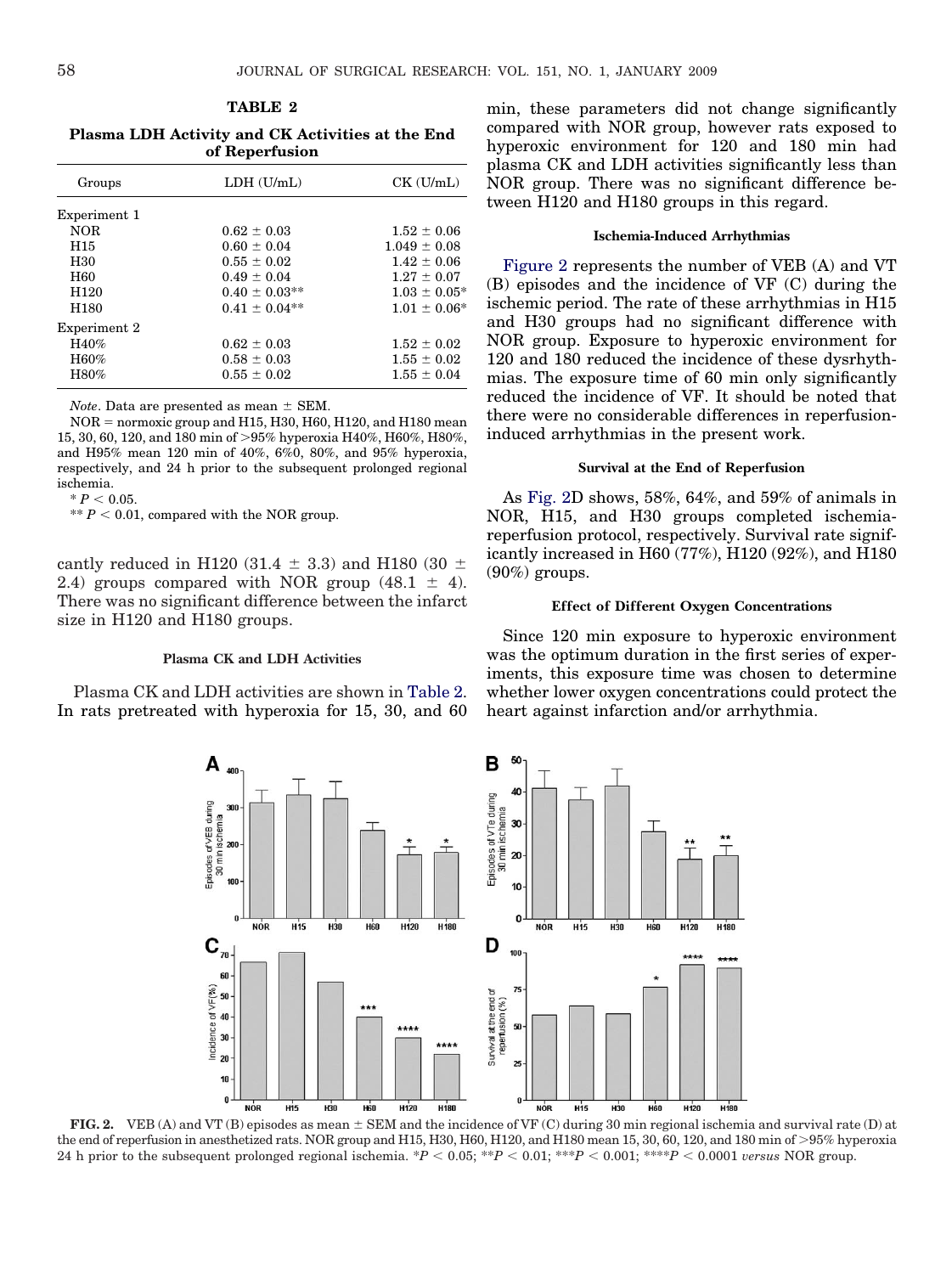

**FIG. 3.** Effects of different oxygen concentrations on infarct size and AAR 24 h prior to prolonged regional ischemia in anesthetized rats. LV, left ventricular; NOR group, and H40%, H60%, H80%, and H95% mean 120 min of 40%, 60%, 80%, and 95% hyperoxia, respectively, 24 h prior to the subsequent prolonged regional ischemia. Date are mean  $\pm$  SEM  $^{**}P < 0.01$  *versus* NOR group.

 $PaO<sub>2</sub>$  significantly increased following exposure to different oxygen concentrations and higher  $O_2$  concentrations, resulting in significantly greater  $PaO<sub>2</sub>$  levels  $(188 \pm 7.2, 254 \pm 11.5, 323 \pm 16.3, \mathrm{and} \ 444 \pm 13.6 \mathrm{in}$ H40%, H60%, H80%, and H95%, respectively).

#### **AAR, Infarct Size, CK, and LDH Activities**

There was no significant difference in AAR among all experimental groups (Fig. 3). When the oxygen concentration decreased to 80%, 60%, and 40%, the infarct sizes did not have any significant difference compared with NOR group (there was only a nonsignificant decrease in H80% group). There was also no marked difference in plasma CK and LDH activities among the groups [\(Table 2\)](#page-3-0).

# **Ischemia-Induced Arrhythmias**

As indicated in Fig. 4A–C, episodes of VEB and VT number decreased in H80% group nonsignificantly. The incidence of VF was significantly lower in H80% group (37.5%) compared with NOR group (66.6%). When the  $O_2$  concentration decreased further to 60% and 40%, there was no marked reduction in arrhythmias compared with NOR group.

# **Survival Rate at the End of Reperfusion**

Exposure to 40% and 60% oxygen did not alter the survival rate, however, when the oxygen concentration was increased to 80%, survival at the end of reperfusion increased from 58% in NOR group to 72% in H80% group (Fig. 4D).

# **DISCUSSION**

The main finding of this study in anesthetized rats was that pre-exposure of rats to normobaric hyperoxia  $(O<sub>2</sub> > 95%)$  can protect the heart against subsequent ischemia-induced arrhythmia and infarction. These effects were dependent on both duration of hyperoxic exposure and the concentration of oxygen in inspired air. Hyperoxic preconditioning also reduced plasma CK and LDH activities, as indexes of cell death, in a duration- and concentration-dependent manner.



**FIG. 4.** VEB (A) and VT (B) episodes as mean  $\pm$  SEM and the incidence of VF (C) during 30 min regional ischemia and survival rate (D) at the end of reperfusion in anesthetized rats. NOR group and H40%, H60%, H80%, and H95% mean 120 min of 40%, 60%, 80%, and 95% hyperoxia respectively 24 h prior to the subsequent prolonged regional ischemia. \* $P < 0.05$ ; \*\*\* $P < 0.0001$  *versus* NOR group.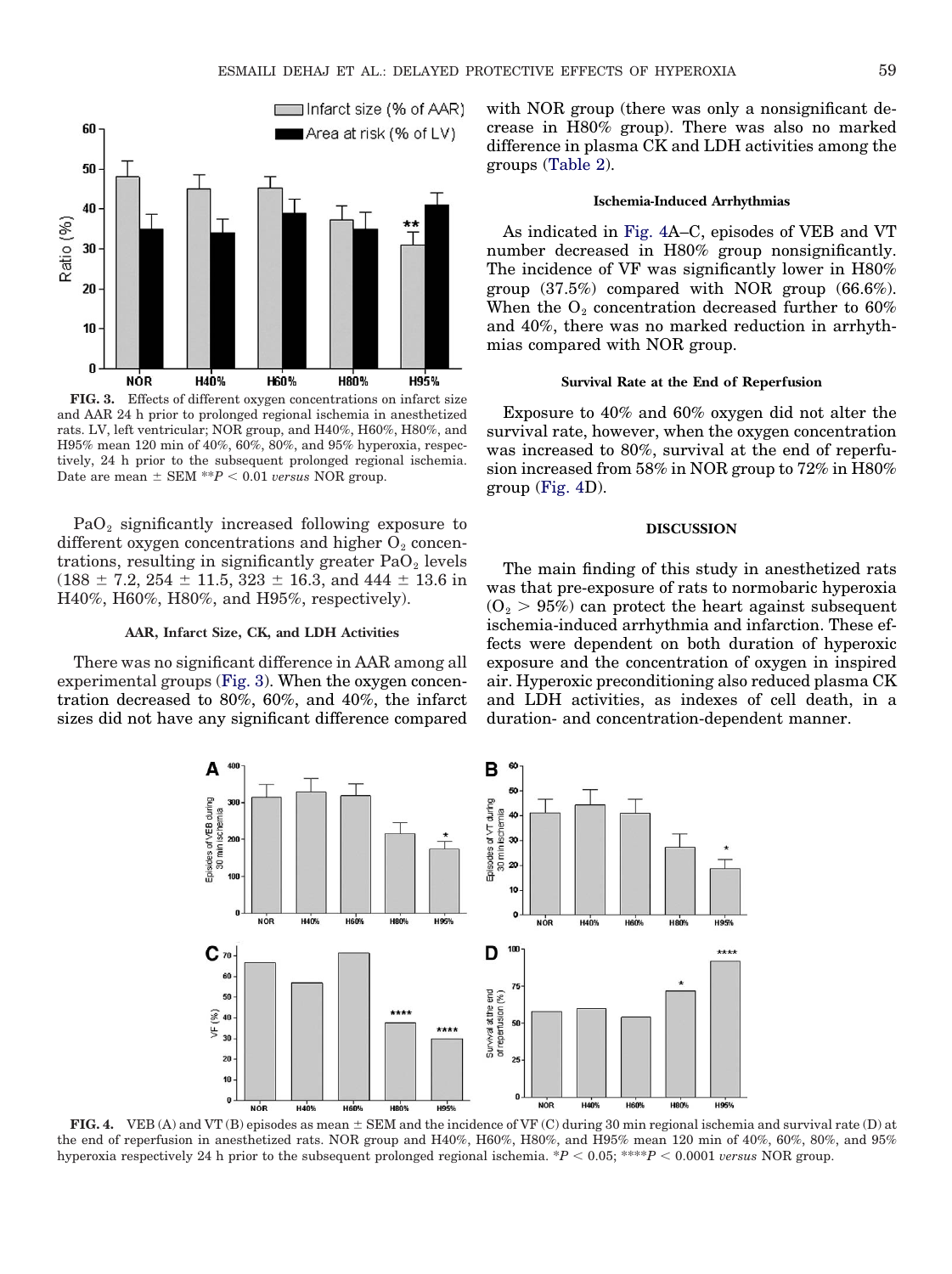<span id="page-5-0"></span>ROS generated during brief IR episodes have been recognized as possible trigger factors for initiation of late IPC [\[17\],](#page-6-0) and studies have demonstrated that antioxidants abolished the development of late preconditioning in pigs and rabbits [\[18, 19\].](#page-6-0)Similarly, intracoronary infusion of a ROS-generating solution can elicit a late preconditioning response [\[7\].](#page-6-0) The mechanisms by which ROS are responsible for this cardioprotective effect are not well recognized, however, it seems that ROS both indirectly, through the activation of protein kinases, and directly lead to the activation of some transcription factors like nuclear factor-kappa B, which in turn trigger genes related to tissue protection, including Bcl-2 [\[10, 12\].](#page-6-0)

Under normal physiological conditions, 1% to 4% of available oxygen in the body is converted to free radicals. This process becomes greatly accelerated in conditions such as breathing hyperoxic gas mixture, which lead to  $O_2$  tensions higher than normal values [\[20\].](#page-6-0) Therefore, being in hyperoxic environment may lead to the observed cardioprotective effects via production of ROS in extraordinary amounts. Although in this study we did not examine any possible underlying mechanism, several studies addressed that hyperoxia induces its protective effects through ROS production [\[9, 12, 21\].](#page-6-0)

It has been shown that pre-exposure to normobaric hyperoxia could be protective against subsequent brain [\[14\],](#page-6-0) isolated heart [\[8, 9\],](#page-6-0) spinal cord [\[22\],](#page-6-0) and renal IR injury [\[15\].](#page-6-0) Most of the previous studies focused on the early phase of hyperoxia-induced preconditioning against heart IR injury [\[8–11, 23, 24\].](#page-6-0) There are only some reports in Tahepold *et al.* studies [\[9\]](#page-6-0) about amelioration of postischemic cardiac function and lower incidence of irreversible reperfusion-induced arrhythmias in hearts isolated from rats that have been in hyperoxic environment for 1 or 3 h, 24 h before ischemia. Tahepold and colleagues have worked on a global model of isolated heart ischemia and have not report in their elegant studies the infarcted area in experimental groups related to the late phase of hyperoxiainduced preconditioning. For the first time, our results show in an *in vivo* model of regional heart ischemia that normobaric hyperoxia can induce a late preconditioning effect against heart IR injury. Consistent with studies using the same animal model of cardiac IR injury, in present study there were no marked reperfusioninduced arrhythmias [\[3\].](#page-6-0) Although we could not measure ROS production following hyperoxia pretreatment, it appears hyperoxia increases ROS production reaching the threshold level at  $80\%$  to  $95\%$  PO<sub>2</sub> for 120 min. Thus, further studies need to determine how high ROS production has to be before triggering the late phase of preconditioning. Recently, Brueckl and coworker using *in situ* lung preparation have shown that hyperoxia increases ROS production in a time- and concentration-dependent manner [\[20\].](#page-6-0)

Ischemia itself, like reperfusion, can cause lethal ventricular arrhythmias, including, VT and VF [\[2, 3\].](#page-6-0) In the present work, we indicated that pretreatment with oxygen could reduce the incidence of ischemic arrhythmias and mortality rate in anesthetized rats. Although these effects were also duration- and concentrationdependent, an oxygen concentration of 80% was sufficient for marked reduction in the rate of severe ischemia-induced arrhythmias.

Most clinical studies have concluded that IPC via cross clamping of aorta have protective effects on human myocardial tissue. For example, Illes and Swoyer [\[25\]](#page-6-0) observed improved cardiac index and absence of inotropic support after preconditioning. In patients undergoing valve surgery, preconditioning is protective, as this was evident by improved cardiac function and reduced CK release [\[26\].](#page-6-0) However it seems that application of brief episodes of IR will never be accepted in clinical practice because most surgeons have an antagonism against repeated episodes of cross-clamping the aorta because of a possible chance of embolism. IPC may also prolong the surgical procedure by 15 to 30 min. In contrast, breathing gas with high oxygen content for 1 to 3 h is clinically acceptable, inexpensive, and may have protective effects on other vital organs, such as kidney and brain tissue.

It has been documented that hyperoxygenation therapy is safe for humans if administrated according to the standard protocols. In this regard, administration of 80% oxygen for less than 24 h is considered safe [\[27\].](#page-6-0) Since in rats the first histological findings of oxygen toxicity will appear in the lung tissue only after about 40 h of pure oxygen administration [\[8\],](#page-6-0) it seems that there is a wide safety window between protective effects of oxygen pretreatment and its toxic effects. This may be also true in humans and remains to be investigated. Hyperoxic preconditioning of vital organs, such as heart, prior to organ transplantation is also a potential clinical application for this benign protocol, because sometimes organ IR injury may not be preventable in the course of transplantation procedure [\[9\].](#page-6-0)

In conclusion, we report that exposing rats to normobaric hyperoxia 24 h before a subsequent prolonged ischemia leads to a marked protective effect in this *in vivo* rat model of heart IR injury, including decreased cardiac cell death and reduction of sever arrhythmias. These beneficial effects depend both on duration of hyperoxic exposure and the oxygen concentration in the environment.

# **ACKNOWLEDGMENTS**

The authors acknowledge support for this work by a grant from Trauma Research Center of Baqiyatallah University of Medical Sciences.

#### **REFERENCES**

1. Williams RS, Benjamin IJ. Protective responses in the ischemic myocardium. J Clin Invest 2000;106:813.